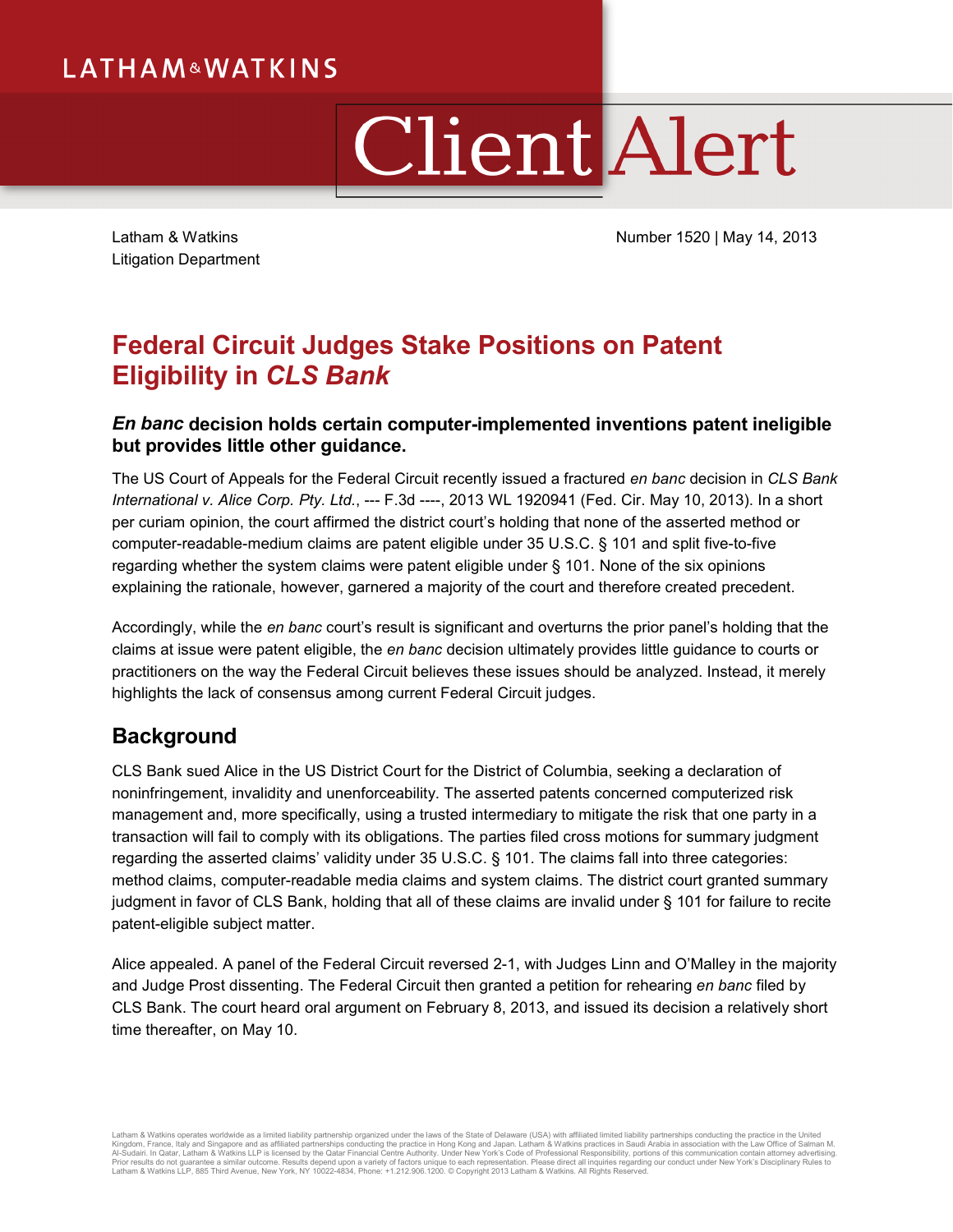#### **The Federal Circuit's** *En Banc* **Decision**

In a two-sentence, per curiam opinion, a majority of the court affirmed the district court's holding that the asserted method and computer-readable media claims are not directed to patent-eligible subject matter under 35 U.S.C. § 101. This is significant because the decision overturns the conclusion of the initial panel that the claims at issue were patent eligible. The per curiam opinion, however, failed to provide any controlling rationale for the court's decision.

The court then divided equally with regard to whether the system claims were patent eligible. But, while this equal split effectively affirms the district court's holding that the asserted system claims are likewise ineligible, the failure of any of the opinions to garner a majority also means that this decision is not precedent.

As a result, the Federal Circuit issued six separate, non-precedential opinions—including a full concurrence, a full dissent and Chief Judge Rader's "additional reflections." While each of these opinions (and reflections) is revealing about the views of individual Judges on the Federal Circuit, none is binding legal authority. As one separate opinion explained, "though much is published today discussing the proper approach to the patent eligibility inquiry, nothing said today beyond [the] judgment has the weight of precedent." And another member of the court candidly acknowledged that the Federal Circuit is "irreconcilably fractured."

Before the next chapter in patent eligibility is written by the Supreme Court or the Federal Circuit sitting *en banc* in another case, practitioners should be aware of the separate opinions issued in *CLS Bank*, look to current Supreme Court precedent and Federal Circuit precedent in other cases, and preserve arguments that might appeal to any panel of Federal Circuit judges.

## **Separate Opinions**

Judge Lourie authored the primary concurring opinion, which Judges Dyk, Prost, Reyna and Wallach joined. The opinion highlighted three "common themes" that these judges gleaned from Supreme Court precedent. First, "claims should not be coextensive with a natural law, natural phenomenon, or abstract idea" and instead "must include one or more substantive limitations that … add 'significantly more' to the basic principle." Op. at 16. Second, "overly formalistic approaches to subject-matter eligibility that invite manipulation by patent applicants" (e.g., highly stylized language, hollow field-of-use limitations and token post-solution activity) should be avoided. *See id.* Lastly, and similar to the preceding theme, "rigid line drawing" as opposed to a "flexible, claim-by-claim approach" should be avoided. *See id.* at 16-17.

Accordingly, the primary concurrence proposed the following approach to determine "whether a computer-implemented claim recites patent-eligible subject matter under § 101 or falls into the common law exception for abstract ideas":

- 1) Does the claimed invention fit within one of the four statutory classes set out in 35 U.S.C. § 101 i.e., process, machine, manufacture, and composition of matter?
- 2) Does the claim pose any risk of preempting an abstract idea?
- 3) Does the claim contain additional substantive limitations that narrow, confine, or otherwise tie down the claim so that, in practical terms, it does not cover the full abstract idea itself?

*See id.* at 18-19.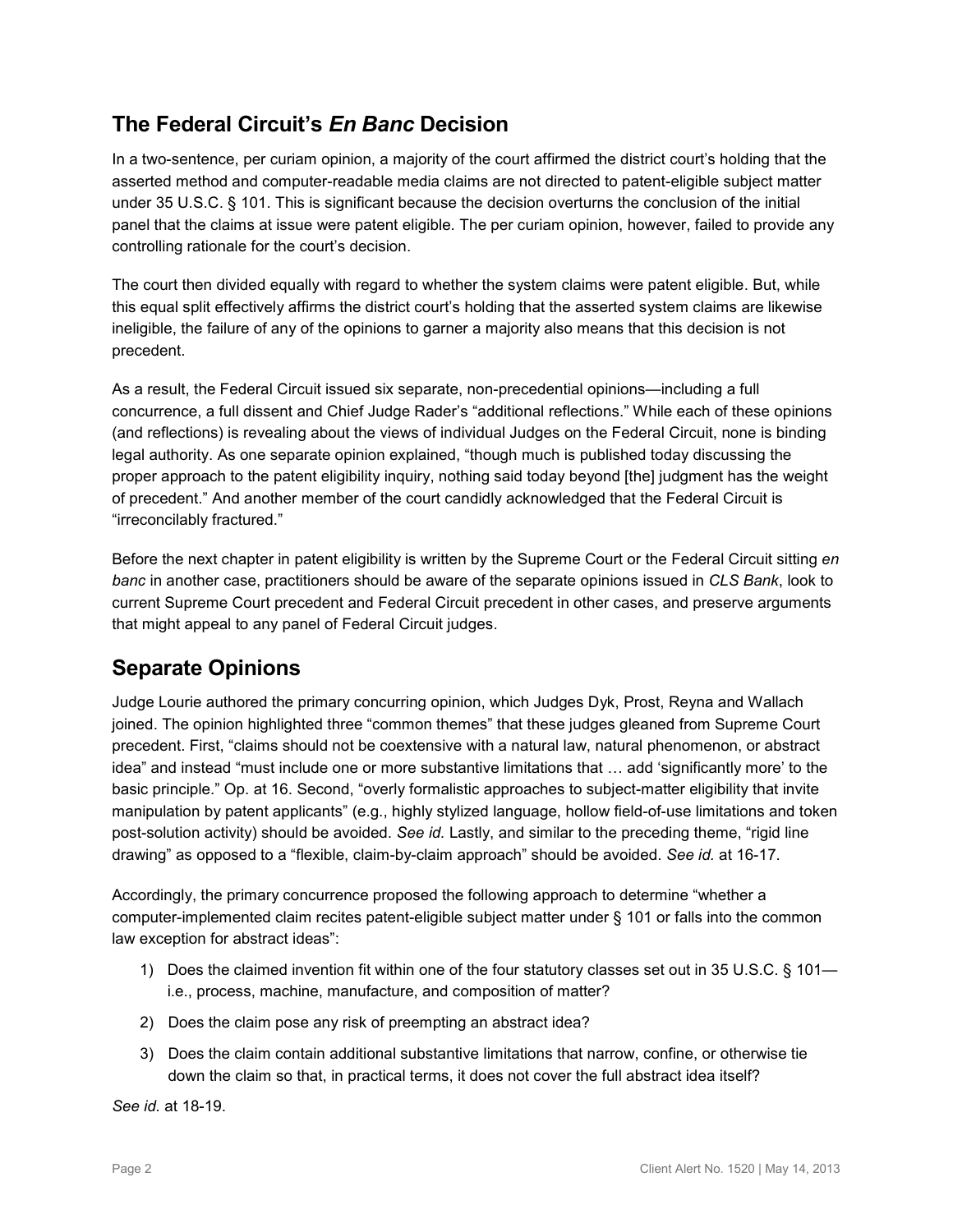The primary concurrence then offered specific guidance on what does and what does not constitute a substantive limitation. According to these judges, "[l]imitations that represent a human contribution but are merely tangential, routine, well-understood, or conventional, or in practice fail to narrow the claim relative to the fundamental principle therein, cannot confer patent eligibility." *Id.* at 20. In addition, "simply appending generic computer functionality to lend speed or efficiency to the performance of an otherwise abstract concept does not meaningfully limit claim scope for purposes of patent eligibility." *Id.* at 27.

The primary concurrence-in-part and dissent-in-part was filed by Chief Judge Rader and Judges Linn, Moore and O'Malley. These four judges stressed the importance of focusing on claims as a whole and grounding any patent-eligibility analysis in the language of § 101 itself. The "relevant inquiry" according to these judges, is "whether the claim contains limitations that meaningfully tie [the abstract idea] to a concrete reality or actual application of that idea." Op. at 16. The focus on meaningful limitations sounds similar to the primary concurrence's test, but the two camps have very different views of what constitutes a meaningful limitation for computer-implemented inventions. These judges believe that "[t]he key to this inquiry is whether the claims tie the otherwise abstract idea to a *specific way* of doing something with a computer, or a *specific computer* for doing something." Op. at 21. Accordingly, these four judges would conclude that the system claims recite patent-eligible subject matter.

However, these four judges disagreed about the patent eligibility of the method and computer-readable media claims. Chief Judge Rader and Judge Moore would hold that these claims are ineligible for patenting because even assuming that the claims require a computer, the computer is not a meaningful limitation. Judges Linn and O'Malley did not join that portion of the opinion. Writing separately, Judges Linn and O'Malley—the original panel majority—would hold that these claims recite patent-eligible subject matter because "the record makes clear that they are grounded by the same meaningful limitations" as the system claims.

Judge Moore authored a separate opinion dissenting-in-part, joined by Chief Judge Rader and Judges Linn and O'Malley. This opinion expresses concern about the breadth of Judge Lourie's primary concurrence and the state of patent-eligibility law. Judge Moore critiques the primary concurrence for purportedly failing to evaluate each claim as a whole, failing to view the invention at the time of the patent application rather than through the lens of hindsight and failing to adhere to the Federal Circuit's 1994 decision in *Alappat*.

Judge Newman authored a separate opinion concurring-in-part and dissenting-in-part. Judge Newman would hold that all three categories of asserted claims recite patent-eligible subject matter. Also, she proposed that the court reaffirm the following principles: (1) § 101 is an inclusive statement of patenteligible subject matter, (2) the form of the claim does not determine patent eligibility, and (3) experimental use of patented information is not barred.

Finally, Chief Judge Rader issued "additional reflections," recounting his first twenty-five years of judicial service and expressing disappointment and frustration over the state of patent-eligibility law, which in Chief Judge Rader's view has drifted away from the language of § 101 even though the statute remains the same.